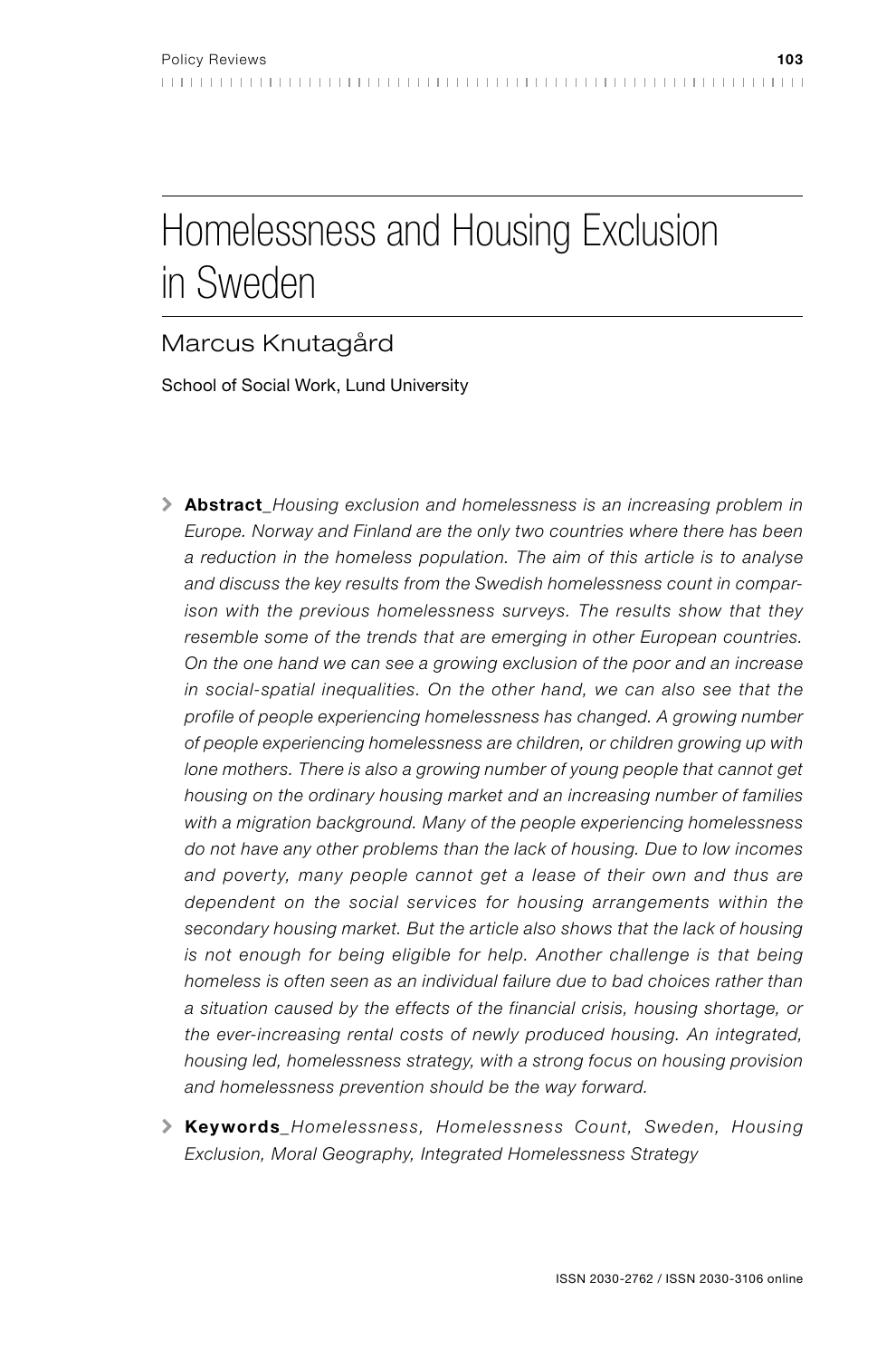# Introduction

Housing exclusion is an increasing problem in Europe. The extreme effect of housing exclusion is the growing population of homeless people in most of the EU countries (FEANTSA and the Fondation Abbé Pierre, 2018).1 Only Norway and Finland stand out with a reduction in homelessness numbers. In previous years, Finland has been the only country where there has been a reduction in the homeless population. But now, Norway has seen an impressive reduction of homeless people between 2012 and 2016, where the number recorded dropped by 36 per cent (Dyb and Lid, 2017).

Punitive measures – in order to control and regulate the urban space – have a long history, and we have recently seen a resurgence of regulations and restriction on begging and sleeping in public places (Cassiers and Kesteloot, 2012; O'Sullivan, 2012). Another alarming trend in Europe is that the profile of people experiencing homelessness has changed. We can now see a growing number of people experiencing homelessness that are children, or children growing up with lone mothers, or young people that cannot get housing on the ordinary housing market and an increasing number of families with a migration background. The Swedish homelessness figures that were published at the end of 2017 confirm this picture. This article will present some of the trends that are evident in a Swedish context. The analysis will also show some of the challenges Sweden is facing with a growing exclusion of the poor and social-spatial inequalities.

# Definition of Homelessness

The Swedish definition resembles ETHOS (European Typology of Homelessness and housing exclusion). ETHOS consists of four types of homelessness situations or conceptual categories: *roofless*, *houseless*, *insecure* and *inadequate* (Edgar, 2009). The definition of homelessness in Sweden is also divided into four situations:

- 1. Acute homelessness.
- 2. Institutional care and category housing.
- 3. Long-term housing solutions (e.g. the secondary housing market).
- 4. Short-term insecure housing solutions (NBHW, 2017).

*<sup>1</sup>* https://www.feantsa.org/en/report/2018/03/21/ the-second-overview-of-housing-exclusion-in-europe-2017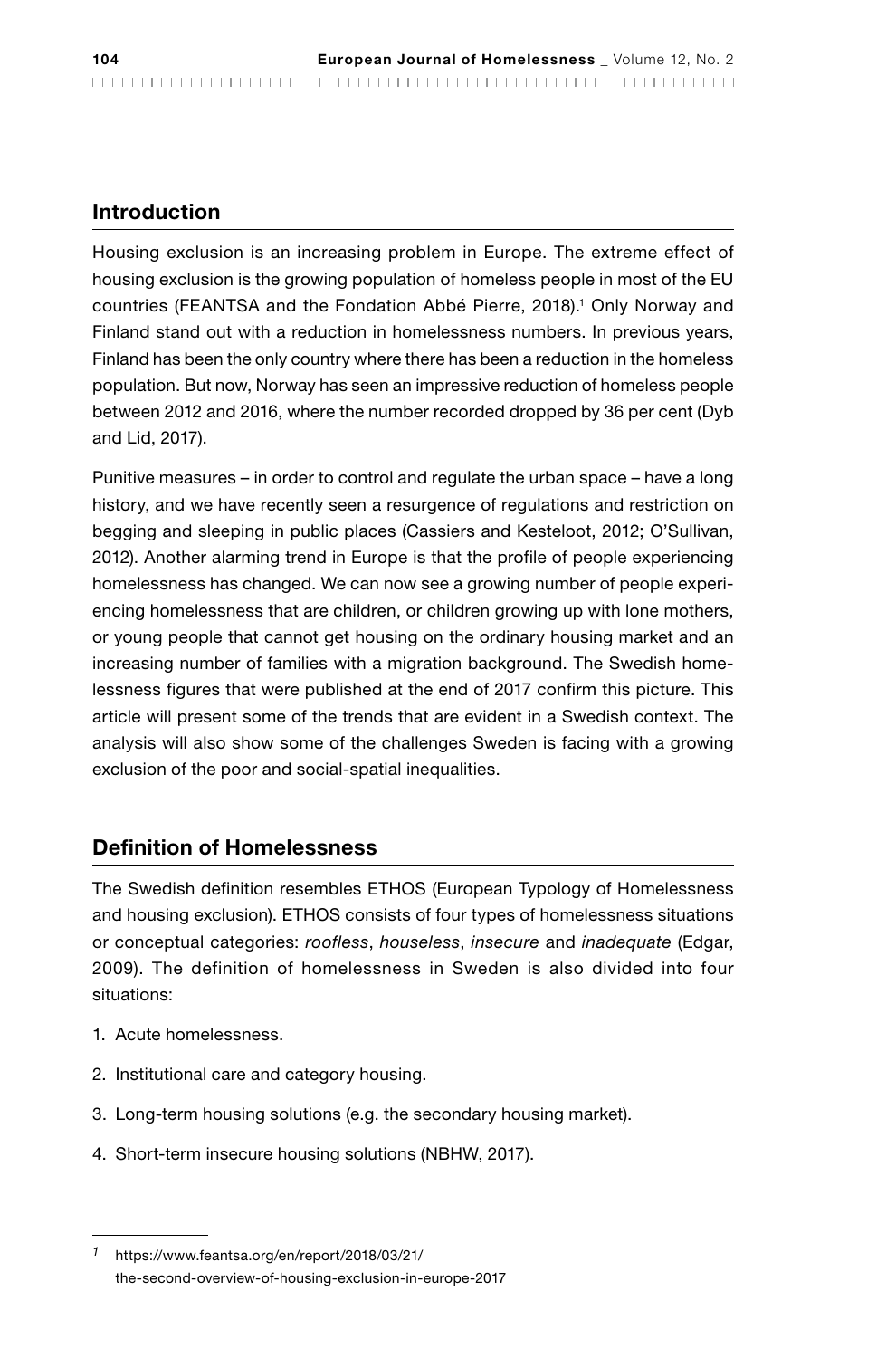There have been five national homelessness surveys in Sweden, commencing in 1993 (1999, 2005, 2011 and 2017). The definition has changed every time a survey has been conducted, which of course makes it problematic to compare the data. The biggest change was in 2005 when the definition was divided into four different situations. The definition from 1999 was criticised for being too narrow. Professor Ingrid Sahlin translated and adapted the ETHOS-definition to a Swedish context, so that the Swedish definition in 2005 would reflect ETHOS (NBHW, 2005, p 22). Before 2005, situations 3 and 4 were not included, which explains part of the increase in the homelessness figures (see Table 1). In 2011, a few clarifications were made. Firstly, people who were supposed to leave an institution, but couldn't due to housing shortage, were made more explicit in the definition compared to the previous one. Secondly, the third situation was not clear enough in the definition from 2005. The consequence was that the more long-term housing solutions were not included. Therefore, this was written more explicitly in the definition from 2011. The fourth situation is more or less the same, but in 2011 it was clarified that it also included people who stay with private individuals. The difference between the definition from 2011 and the most recent one is small, mainly the names of different forms of housing alternatives have changed in accordance with the terminology that the municipalities use today.

Another complicating matter is that some municipalities use their own local definitions of homelessness even though they use the definition adopted by the National Board of Health and Welfare when they report the total number of homelessness cases for the national survey. Unfortunately, homelessness was not counted within the register-based census that was conducted in 2011 by Statistic Sweden. The national surveys are based on questionnaires that are sent out to relevant organisations. It is therefore important not to rely too heavily on the accuracy of the numbers, but rather view them as estimates. It is difficult to measure homelessness, but the national counts do indicate some emerging trends that give us knowledge on the challenges the country is facing and also the local variations between municipalities. Classifications tend to include certain individuals but exclude others. Therefore, it is useful to take a critical starting point (Sahlin, 1994; Thörn, 2001; Knutagård, 2009). Some of those groups that are not included are "hidden asylum seekers", EU-migrants sleeping rough or unaccompanied minors. It is important to include place and space in our analysis of social problems. Both time and place are key aspects of a "moral geography" which specifies that certain locations are meant for particular categories of people, who are also excluded from other locations (Cresswell, 2005; Knutagård, 2013).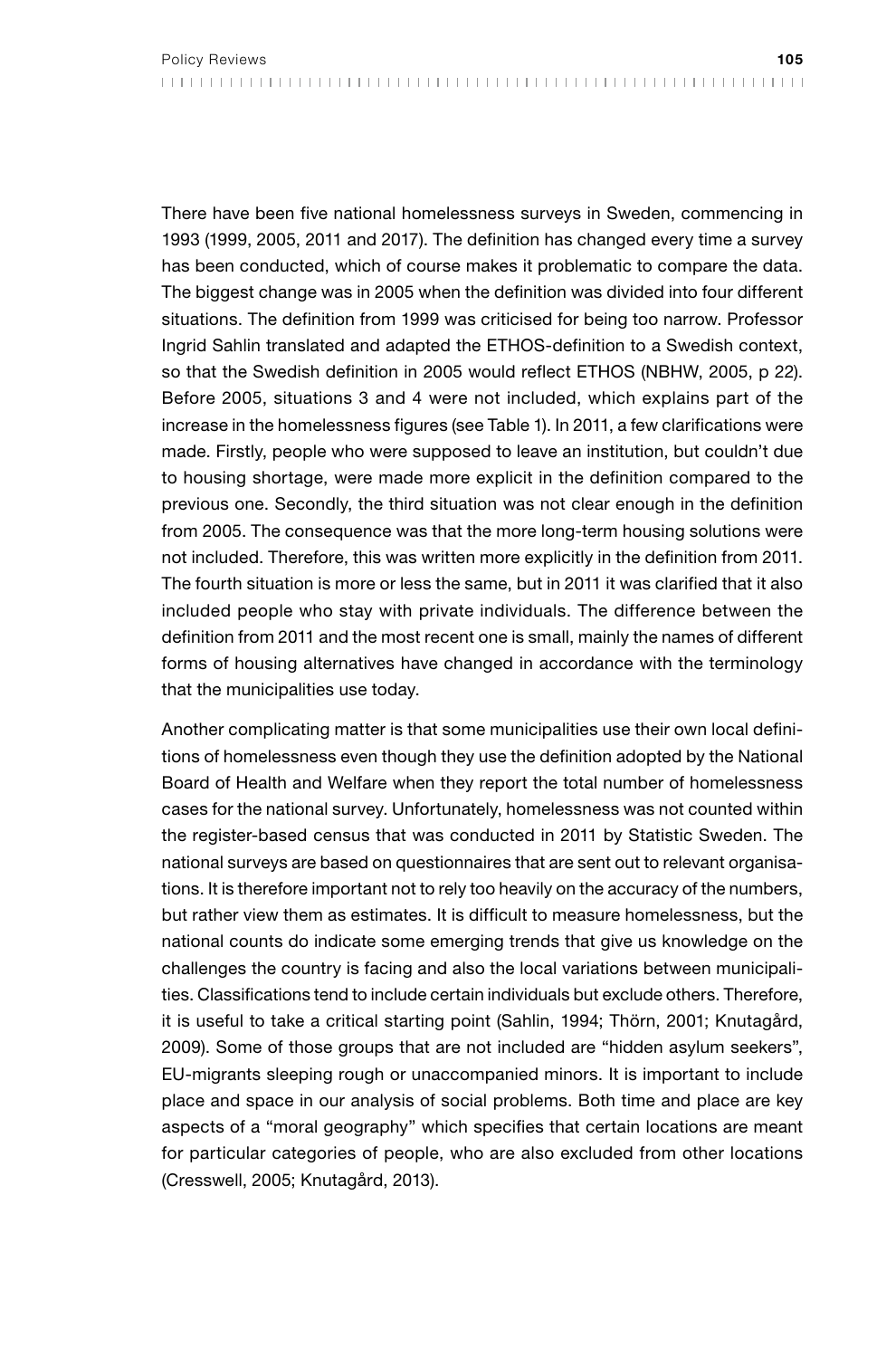# About the questionnaire

In the latest national homelessness count in Sweden the data was collected during one week (3–9 April 2017). The questionnaire was sent out to organizations that have contact with people experiencing homelessness. In total, 2,450 different actors were contacted. The social services constitute the largest share of the respondents. Other informants were, for example, voluntary organizations, treatment institutions, correctional and probation offices, jails and prisons, psychiatric hospitals, clinics and emergency rooms. A difference from previous counts is that this time an electronic survey was used. The social security numbers of each individual make it possible to take away those who have been reported more than once.

Individuals tend to be in a homelessness situation for varying periods of time. One clear limitation is that the survey is more likely to target people that have been homeless for a long period of time. People who are homeless for a shorter period run the risk of not being included in the survey during the reference week. This is especially evident for women. Research shows that they tend to be excluded from surveys because, even though they live in an insecure housing situation, they tend to live with others and therefore don't get reported as homeless. Another limitation is that there are no registers at the national level that provide current information on the organizations that work with or encounter people who are homeless in Sweden. Some homeless people do not have any contact with agencies or organizations and will therefore not be counted. It is also a very time-consuming task to fill in questionnaires.

# Key Results of the National Homelessness Count

The key results from the Swedish count show that they resemble some of the trends that are emerging in other European countries. In the national homelessness survey in 2017, 33,269 people were reported homeless (in 2011, 34,000 people were reported homeless, NBHW, 2011). The data shows a slight decrease, but 20 per cent of Sweden's 290 municipalities didn't send in their questionnaires. The national homelessness survey from 2017 shows that homelessness has increased in two of the four homelessness situations compared to the previous survey conducted in 2011. There has been an increase in the number of people sleeping rough, but the largest increase was within situation three (see Table 1.).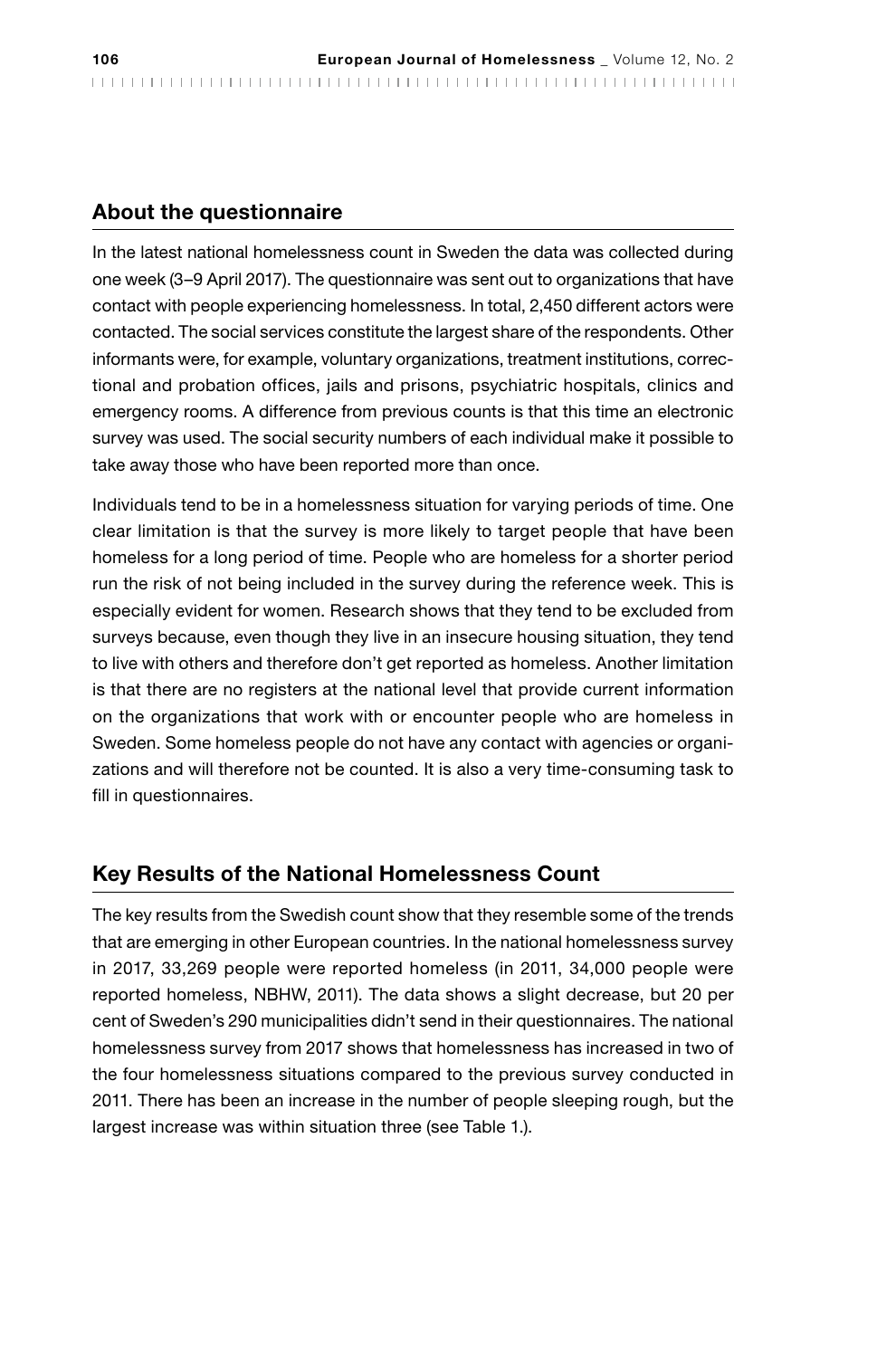| Table 1. Homelessness in Sweden 1993-2017 |       |       |        |        |        |  |
|-------------------------------------------|-------|-------|--------|--------|--------|--|
| Year                                      | 1993  | 1999  | 2005   | 2011   | 2017   |  |
| Total                                     | 9.900 | 8.440 | 17.834 | 34.000 | 33,269 |  |
| Situation 1                               | ۰     |       | 3.600  | 4.500  | 5,935  |  |
| Rough sleepers                            | 1.045 | 350   | 950    | 280    | 647    |  |
| <b>Situation 2</b>                        | ٠     |       | 2.000  | 5,600  | 4,899  |  |
| Situation 3                               | ۰     |       | 6.400  | 13,900 | 15,838 |  |
| <b>Situation 4</b>                        | -     |       | 4.700  | 6.800  | 5.726  |  |

Source: National Board of Health and Welfare 1993, 1999, 2005, 2011, 2017

The survey shows that women are more likely to be homeless compared to the previous count (see Table 2. and Table 3.). Men are still overrepresented in the homelessness figures (62%). There is, however, an alarming trend that the amount of people in acute homelessness has grown. More people in acute homelessness are parents to children under the age of 18 (21 per cent of the persons in situation 1 were parents) (see Table 6 and Table 7). Compared to the previous survey, this is an increase of 60 per cent. The number of women has especially increased. Most of them have children (60%) and have a migration background (almost two thirds). Compared to the previous count, persons with a migration background have doubled. For one third of the women, domestic violence was reported as the main cause of their homelessness. In situation 1, a total of 5,935 (4,500 in 2011) people were reported as being acute homeless and 647 (280 in 2011) were reported sleeping rough. It is extremely hard for people that are sleeping rough to enter the ordinary housing market. For some, Housing First has been a solution, but Housing First is still a very small service compared to the traditional homelessness services (Knutagård, 2015).

| Table 2. Proportion (%) of Men and Women in Homelessness Counts 1993–2017. |      |      |      |      |      |  |
|----------------------------------------------------------------------------|------|------|------|------|------|--|
|                                                                            | 1993 | 1999 | 2005 | 2011 | 2017 |  |
| Men                                                                        | 83   | 79   | 74   | 64   | 62   |  |
| Women                                                                      | 17   | 21   | 26   | 36   | 38   |  |

Source: National Board of Health and Welfare 1993, 1999, 2005, 2011, 2017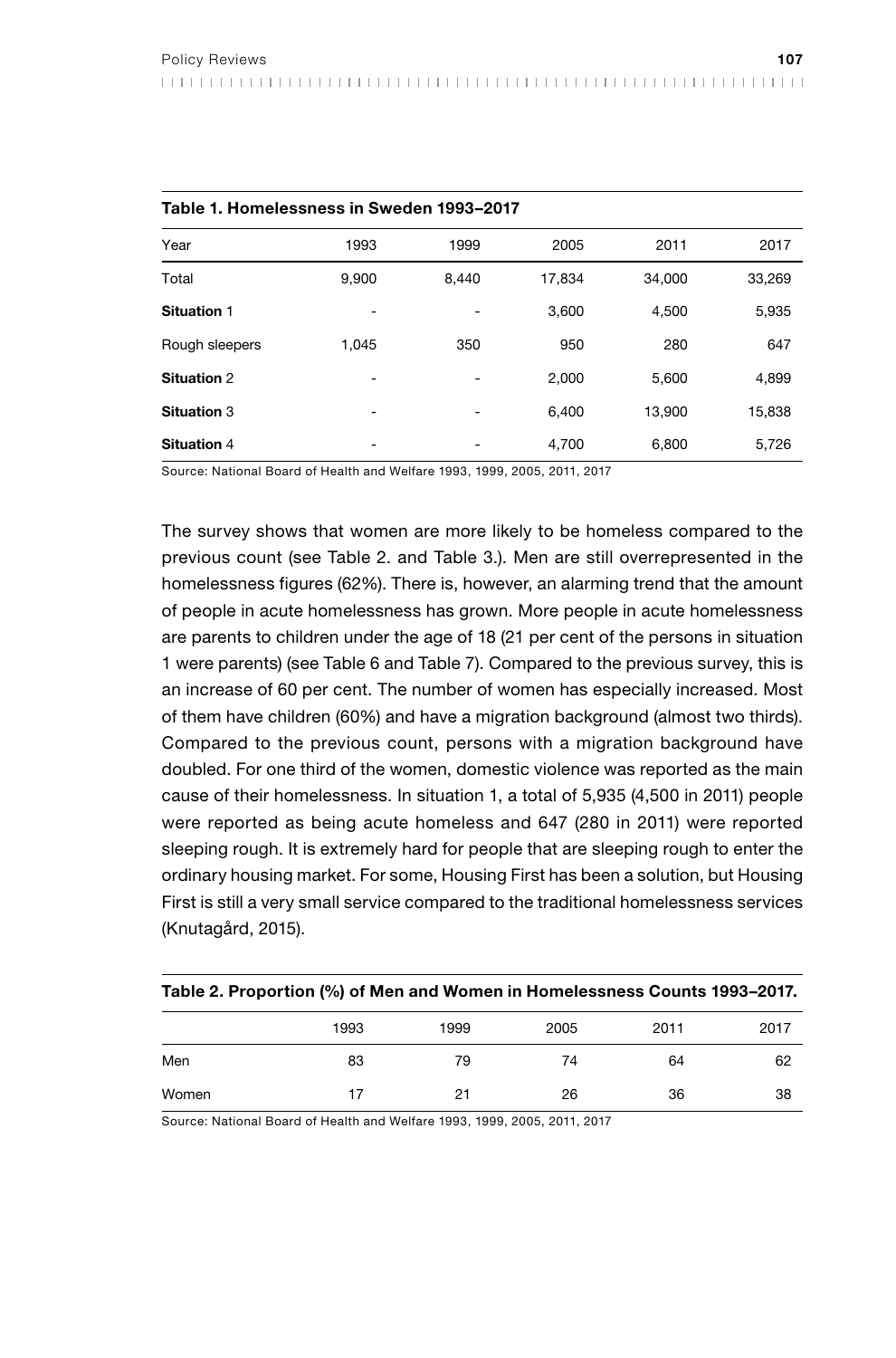|                    | 2005 | 2011 | 2017 |  |  |
|--------------------|------|------|------|--|--|
| <b>Situation 1</b> |      |      |      |  |  |
| Men                | 74   | 67   | 59   |  |  |
| Women              | 26   | 33   | 41   |  |  |
| <b>Situation 2</b> |      |      |      |  |  |
| Men                | 77   | 79   | 78   |  |  |
| Women              | 23   | 21   | 22   |  |  |
| <b>Situation 3</b> |      |      |      |  |  |
| Men                | 73   | 55   | 55   |  |  |
| Women              | 27   | 45   | 45   |  |  |
| <b>Situation 4</b> |      |      |      |  |  |
| Men                | 74   | 68   | 66   |  |  |
| Women              | 26   | 32   | 34   |  |  |

#### Table 3. Proportion (%) of Men and Women in the Different Homelessness Situations 2005–2017.

Source: National Board of Health and Welfare 2005, 2011, 2017

#### Table 4. Proportion (%) of Homeless People with Migrant Background 2005–2017.

|                             | 2005 | 2011 | 2017 |
|-----------------------------|------|------|------|
| <b>Situation 1</b>          |      |      |      |
| Swedish                     | 70   | 60   | 42   |
| <b>Migration Background</b> | 30   | 40   | 58   |
| <b>Situation 2</b>          |      |      |      |
| Swedish                     | 78   | 78   | 76   |
| <b>Migration Background</b> | 22   | 22   | 24   |
| <b>Situation 3</b>          |      |      |      |
| Swedish                     | 78   | 65   | 57   |
| <b>Migration Background</b> | 22   | 35   | 43   |
| <b>Situation 4</b>          |      |      |      |
| Swedish                     | 70   | 62   | 57   |
| <b>Migration Background</b> | 30   | 38   | 43   |

Source: National Board of Health and Welfare 2005, 2011, 2017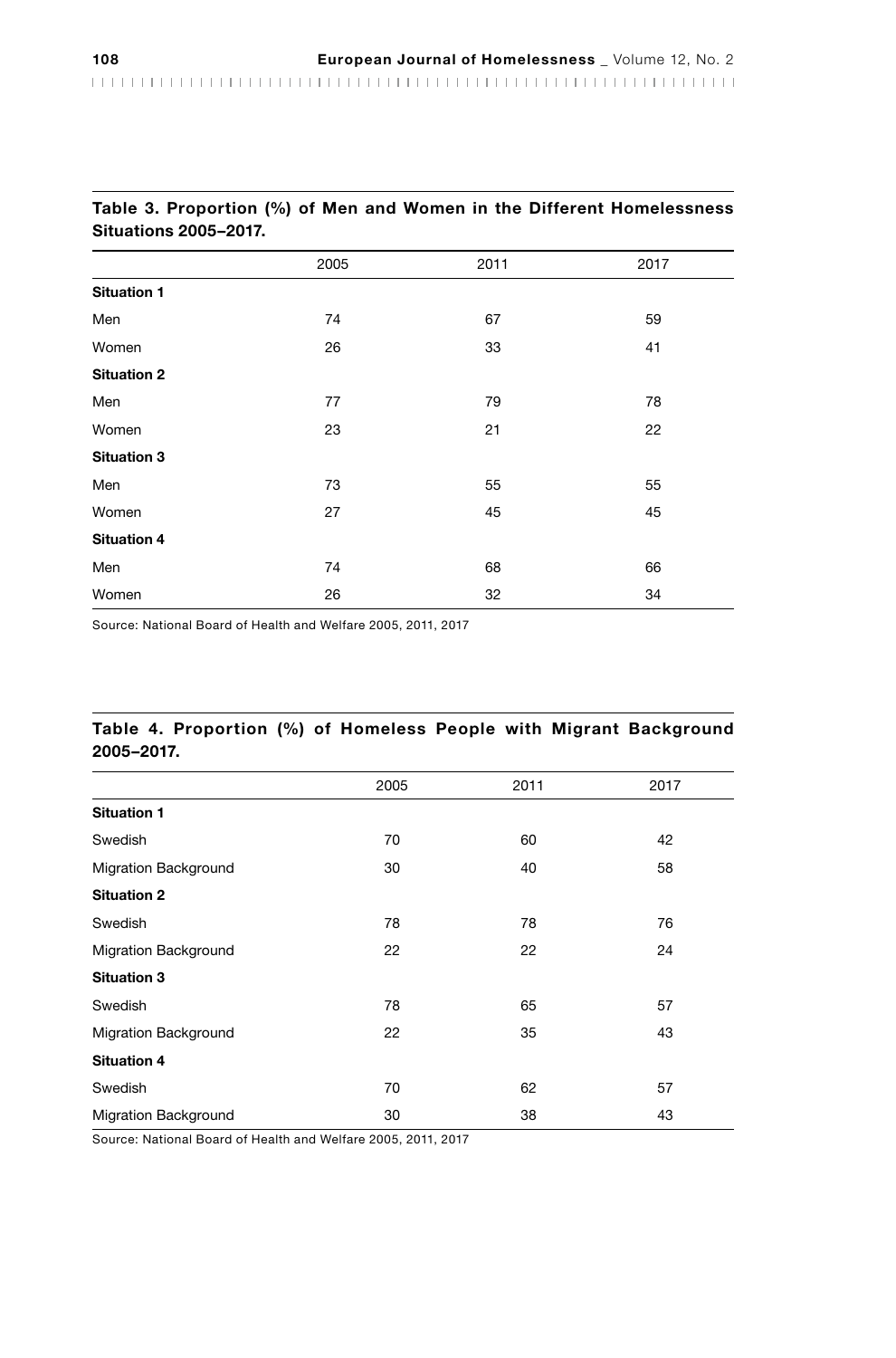| Table 5. Type of Accommodation in all Homelessness Situations, 2005, 2011 and 2017. |                    |        |         |  |  |
|-------------------------------------------------------------------------------------|--------------------|--------|---------|--|--|
| Type of accommodation                                                               | 2005               | 2011   | 2017    |  |  |
| <b>Situation 1</b>                                                                  |                    |        |         |  |  |
| Public space / outdoor                                                              | 950                | 280    | 647     |  |  |
| Tents, car, caravan, camping site                                                   | 670                | 300    | 343     |  |  |
| <b>Shelters</b>                                                                     | 1,800              | 1,100  | 1,229   |  |  |
| Hotel / hostel                                                                      |                    | 1,100  | 1,903   |  |  |
| Temporary accommodation                                                             |                    | 1,400  | 1,325   |  |  |
| Women's emergency centres                                                           | 140                | 430    | 464     |  |  |
| Total in situation 1                                                                | 3,600              | 4,544  | 5,935   |  |  |
| <b>Situation 2</b>                                                                  |                    |        |         |  |  |
| Supported housing                                                                   | 1,900              | 3,300  | 2,452   |  |  |
| Institutions - discharge within 3 months                                            |                    | 1,700  | 1,397   |  |  |
| Correctional institution                                                            | 850                | 710    | 705     |  |  |
| Health care institutions                                                            |                    |        | 345     |  |  |
| <b>Total in situation 2</b>                                                         | 2,000 <sup>2</sup> | 5,647  | 4,899   |  |  |
| <b>Situation 3</b>                                                                  |                    |        |         |  |  |
| Social lease/municipal lease                                                        | 2,000              | 11,700 | 11,942  |  |  |
| <b>Training flats</b>                                                               |                    | 2,200  | 2,615   |  |  |
| Transitional supported housing                                                      |                    |        | 1,036   |  |  |
| <b>Housing First</b>                                                                |                    |        | $245^3$ |  |  |
| Total in situation 3                                                                | 6,4004             | 13,866 | 15,838  |  |  |
| <b>Situation 4</b>                                                                  |                    |        |         |  |  |
| Involuntary staying with family                                                     | 2,100              | 2,600  | 2,383   |  |  |
| Involuntary staying with friends                                                    | 1,900              | 2,300  | 1,981   |  |  |
| Private sublet                                                                      |                    | 560    | 802     |  |  |
| Temporary renting a room                                                            | 430                | 1,400  | 560     |  |  |
| <b>Total in situation 4</b>                                                         | 4,700              | 6,825  | 5,726   |  |  |
| Total                                                                               | 17,800             | 34,039 | 32,3985 |  |  |

Source: National Board of Health and Welfare, 2005; 2011, p. 23; 2017, p. 18.

- *3* This number includes those Housing First units that do not have a first-hand contract.
- *4* Unfortunately, other categorizations are used here, so the only possible comparison is between social lease.
- *5* This number doesn't include the individuals where the accommodation type wasn't stated, the total number of homeless including loss were 33,269.

*<sup>2</sup>* It is difficult to compare the numbers with the survey from 2005. In the 2011 report, the National Board of Health and Welfare compared the data and concluded that there were 3,000 homeless people in situation 2 in 2005, but I have used the data from the 2005 report on the total number of homeless people in situation 2, so that it corresponds with Table 1. I have used the data from the 2011 report regarding the comparison of the different housing situations in situation 2. It is evident though that the categorization of different housing situations is not the same between the two counts.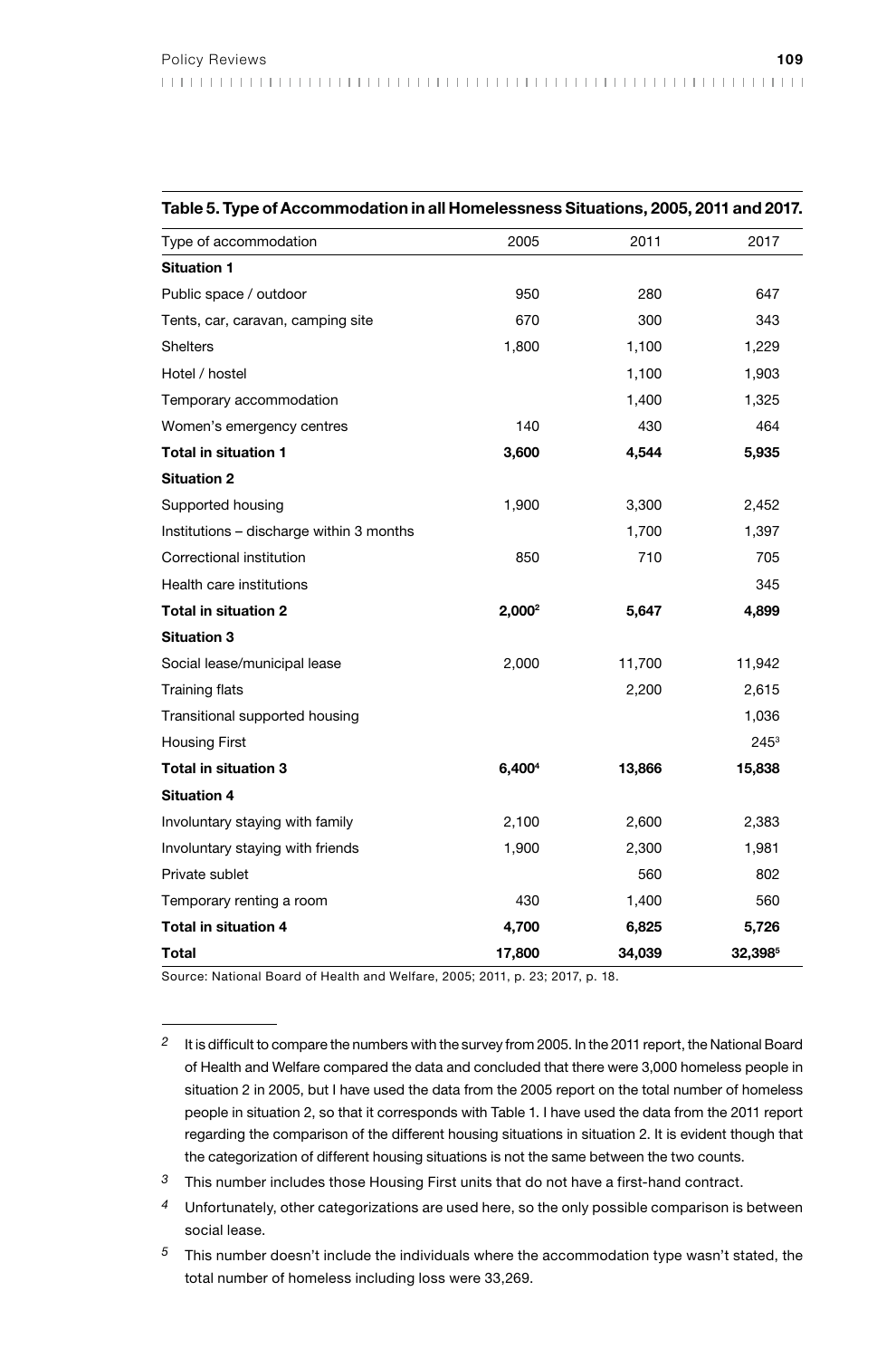The housing provided in the Housing First projects are scattered houses in the ordinary housing market. For the target group, this is a contrast to the more segregated housing solutions that homeless people are normally referred to (see Table 5.). The moral geography, here contrasted by Housing First services, challenges our conventional way of thinking. Shelters are usually seen as places that are considered suitable for homeless people (Busch-Geertsema and Sahlin, 2007; Knutagård and Nordfeldt, 2007). Shelters and other forms of provisional accommodations are legitimized as a temporary solution to an acute demand. It is a quick solution to bring people in off the streets. To provide apartments for homeless people without requiring abstinence exposes the moral geography. The social worker must consider who should be placed where and why.

In situation 2, 4,899 (5,600 in 2011) people were living in institutions or in different forms of category housing. An interesting difference here is that 76 per cent of the persons in situation 2 were born in Sweden (see Table 4.).

#### Table 6. Proportion (%) of Homeless People that are Parents to Children 18 Years and Younger 1993–2017.

|       | 1993 | 1999 | 2005 | 2011 | 2017 |
|-------|------|------|------|------|------|
| Men   |      | 28   |      | 30   | 29   |
| Women | 17   | 43   |      | 50   | 48   |
| Total | 5    | 33   | 31   | 33   | 36   |

Source: National Board of Health and Welfare 1993, 1999, 2005, 2011, 2017

#### Table 7. Number of Homeless People that are Parents who Live Together with their Children or Alternate in the Different Homelessness Situations 2017.

| Situation       | Number |  |
|-----------------|--------|--|
| Situation 1     | 1,480  |  |
| Situation 2     | 96     |  |
| Situation 3     | 4,285  |  |
| Situation 4     | 729    |  |
| Other/Not known | 77     |  |
| Total           | 6,667  |  |

Source: National Board of Health and Welfare 2017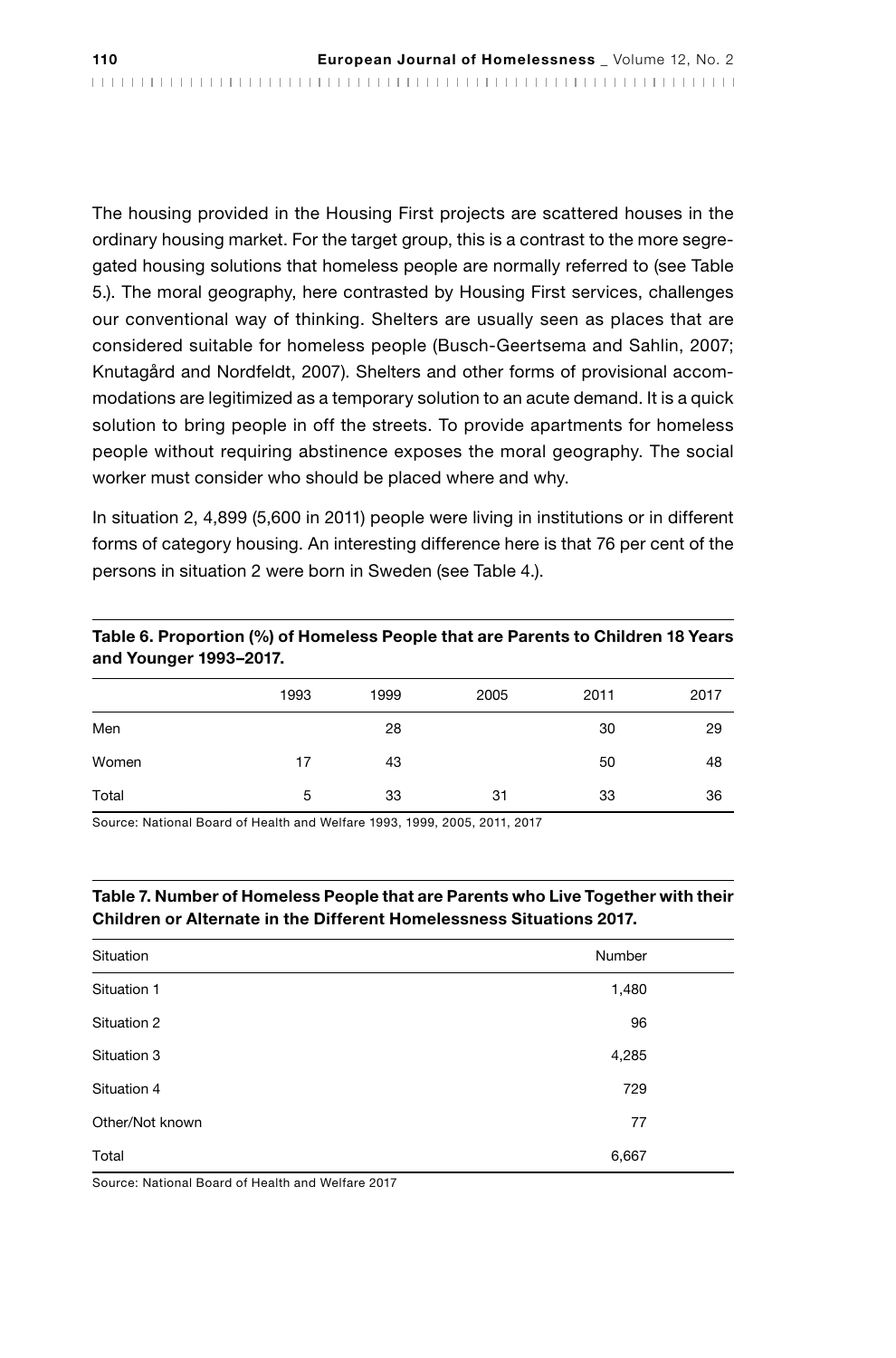More than one third of all persons reported as homeless are parents to children under the age of 18. At least 24,000 children have parents that are homeless. The most common reason why parents were homeless was that they didn't have an income that would qualify them as tenants on the ordinary housing market. In the total homelessness population, 20 per cent were reported as not having any other problems than lack of housing. Most of the homeless population lived in the so-called secondary housing market (see situation 3 in Table 5.). The secondary housing market consists of scattered apartments, within the regular housing market, that the social services lease from housing companies and that are then sub-let to homeless clients. The lease is often a short-term contract without security of tenure (often one month at a time, with one-week notice). If the client doesn't comply with the rules, he/she can be evicted without any involvement of the enforcement agency. The clients often have to prove that they are housing ready by living in the apartment for a trial period up to two years. In total, 15,838 (13,900 in 2011) persons belonged to situation 3 (see Table 5.).<sup>6</sup> There is a discrepancy compared to the number that The National Board of Housing, Building and Planning found in their survey of the secondary housing market the same year (23,800 apartments) (NBHBP, 2018). Many of the homeless population in situation 3 are lone mothers with children. Of the total figure, 49 per cent were parents with children under the age of 18.

Income support is the main income for most people that experience homelessness (45%). Only 8 per cent of the total homelessness population had an income from employment (see Table 8.).

| Table 8. Proportion (%) of Homeless People with Income Support 1993–2017. |      |      |      |      |      |
|---------------------------------------------------------------------------|------|------|------|------|------|
|                                                                           | 1993 | 1999 | 2005 | 2011 | 2017 |
| Income supp.                                                              | 40.1 | 48   | 44   | 49   | 45   |

Source: National Board of Health and Welfare 1993, 1999, 2005, 2011, 2017

Another trend is that more people that are homeless are born in a country other than Sweden. In total, 43 per cent, but for women 48 per cent, were born in another country (see Table 4 and Table 9). Of those who are born in another country, more than half have lived in Sweden for more than five years.

*<sup>6</sup>* The National Board of Housing, Building and Planning (NBHBP, 2014) has followed up the development of the secondary housing market since 2008. Then there were 11,700 social leases. In 2013, the number of apartments on the secondary housing market had risen to 16,386. In January 2018 there were approximately 23,800 apartments (NBHBP, 2018).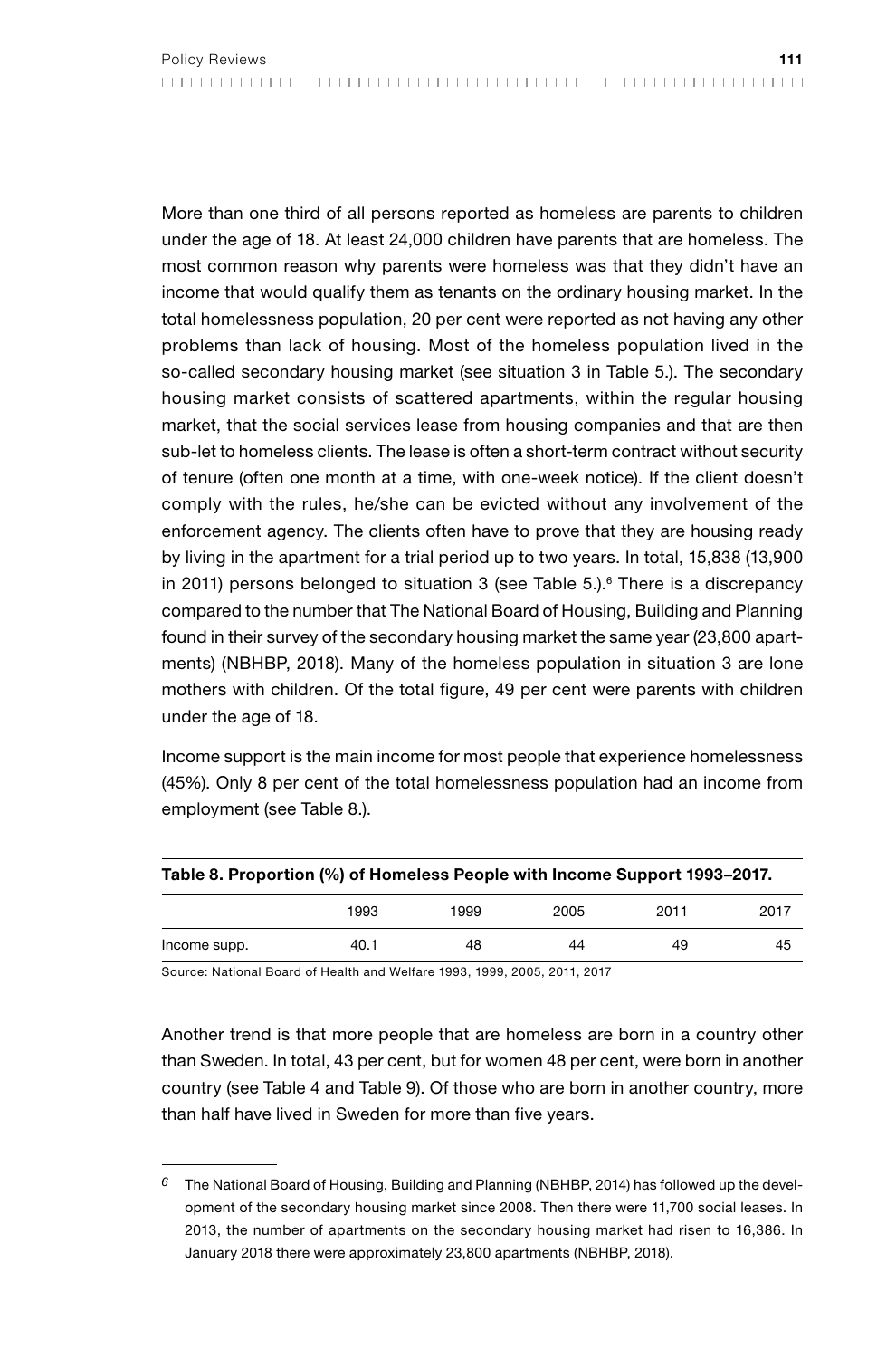| Table 9. Proportion (%) of Homeless People with Migrant Background<br>1993-2017. |      |      |      |      |      |
|----------------------------------------------------------------------------------|------|------|------|------|------|
|                                                                                  | 1993 | 1999 | 2005 | 2011 | 2017 |
| Swedish                                                                          | 76.7 | 74   | 74   | 66   | 57   |
| Migrant                                                                          | 23.3 | 26   | 26   | 34   | 43   |

Table 9. Proportion (%) of Homeless People with Migrant Background

Source: National Board of Health and Welfare 1993, 1999, 2005, 2011, 2017

In a study by Kuhn and Culhane (1998), three groups of homeless people were identified among shelter residents: transitionally, episodically and chronically homeless. The first group is those who occasionally live in a shelter. Eighty per cent of the shelter population belonged to this group. The episodically homeless used shelters on several occasions. The last group were found to use half of the shelter nights. Research from Denmark shows very similar results (Benjaminsen and Andrade, 2015), but there is no evidence from Sweden. However, in the national survey one in ten have been homeless for more than 10 years, indicating that they belong to a group of long-term homeless people. More than half of the total homelessness population had been homeless for more than one year.

The Swedish Enforcement Authority collects statistics regarding the number of evictions. They have a special focus on the number of children that are affected by evictions. According to the Swedish Enforcement Authority (2016), nine out of ten evictions that affect children are caused by rent arrears. In 50 per cent of the cases, the evictions are carried out for rent debts lower than SEK 10,000 (€964.40). The average rental debts are SEK 19,000 (€1,832.30).7 For almost 20 per cent of the homeless population, eviction was the main cause of their homelessness. However, the number of evictions has decreased. In 2010, there were 3,116 evictions, while in 2017 there were 2,091 evictions. The number of children who have been affected by an eviction also decreased from 632 children in 2010 to 392 children in 2017 (Stenberg et al., 2010).<sup>8</sup> It is not primarily evictions from the ordinary housing market that causes homelessness among families with children, but rather the difficulty of getting into the housing market (Nordfeldt, 2012).

The survey asked where the person had lived prior to their homelessness episode. For 20 per cent of the total number of homeless, they had lived in their own apartment or house. For a relatively large share of the homeless population, the respondents did not know where the person had lived prior to their homelessness.

*<sup>7</sup>* Source: https://www.kronofogden.se/48476.html

*<sup>8</sup>* Source: https://www.kronofogden.se/download/18.28b9f2671590d52c89b 9a2a/1486977618012/Barnavh\_2008-2016.pdf.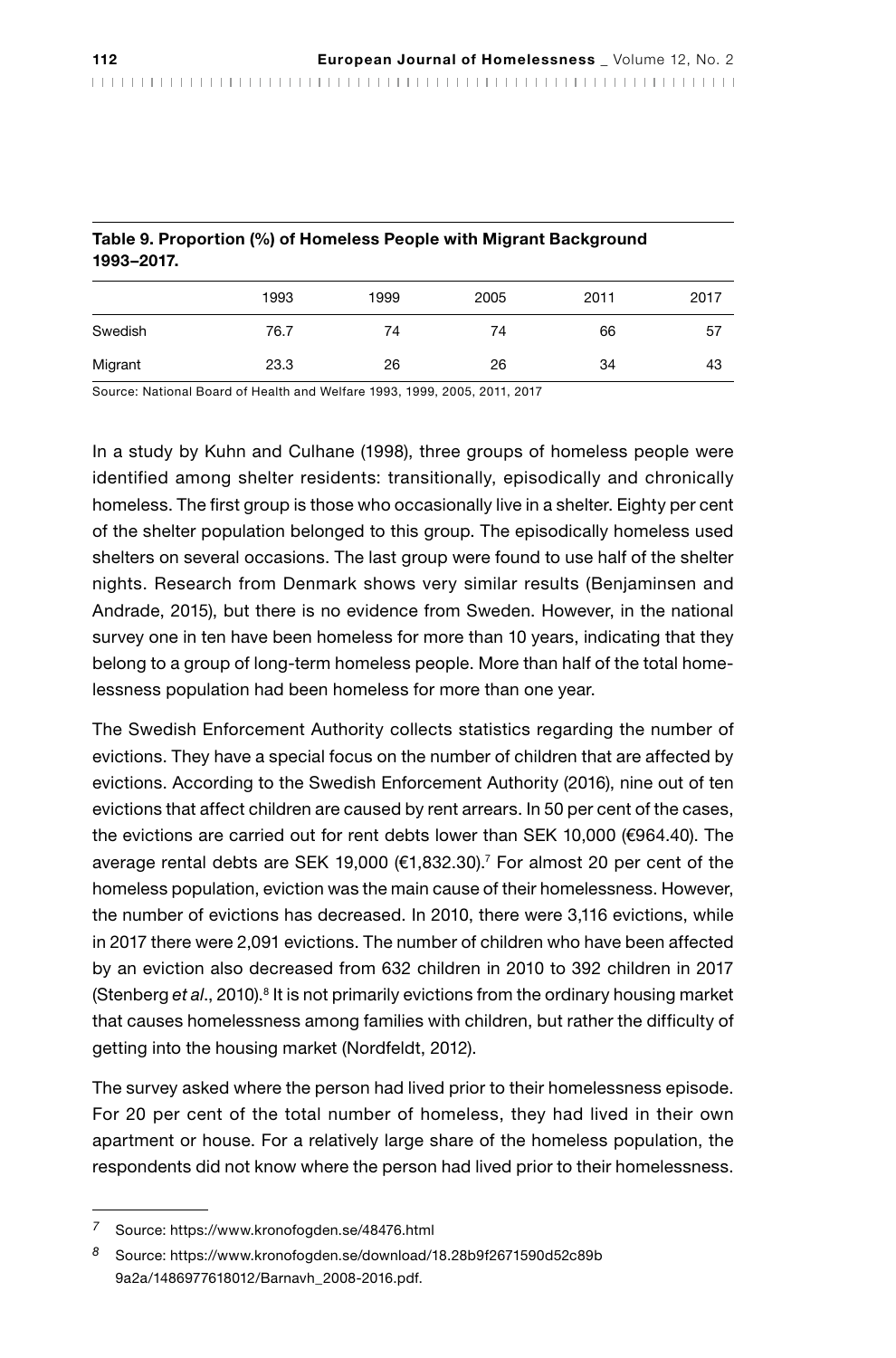The lack of information is especially problematic when it relates to children, since the social services have an obligation to always consider the child's perspective when making a decision that affects their lives. For almost 1,800 individuals, there was no information at all concerning whether they had children or not.

Housing insecurity is evident in situation 4, where 42 per cent of the group lack any form of contract. In situation 4, 5,726 (6,800 in 2011) people were reported as living in short-term insecure housing solutions. The average age is lower in this group (56% under the age of 35) and of those who live together with their children, 75 per cent have a migration background. Almost 60 per cent needed help with income support or debt counselling. A fifth of the group had been homeless for less than 3 months prior to the survey and only 18 per cent had received some form of intervention from the social services. This shows that the people in situation 4 have to sort out their situation by themselves. There is, however, a lack of data on those individuals who ask the social services for help, but are denied help because their circumstances are not severe enough.

Many families with children are forced to lodge or to live in substandard housing. These are often provided by so-called slum lords at a high cost with very unsecure rental contracts. Being housed on the black market makes it impossible to apply for housing allowance (Lind and Blomé, 2012).

If we take a look at the Swedish homelessness figures and try and compare them with other Nordic countries, we see that Sweden has the highest number of homeless people per 1,000 inhabitants. It is a difficult task to compare the figures, but all countries in Table 10 have recently conducted a homelessness count. In Norway, sub-let apartments are not included in the definition of homelessness. In Finland, quite a large share of people live temporarily with friends or family and more than half of the total number of homeless people live in Helsinki. If we include the secondary housing market in the comparison, Sweden has figures almost three times higher per 1,000 inhabitants. The secondary housing market must be seen as a unique Swedish housing market. (Benjaminsen and Dyb, 2008).

Another explanation of the differences between the countries is the great influx of refugees to Sweden during the humanitarian crisis. According to the Migration Agency, Sweden had 162,877 asylum applications in 2015.<sup>9</sup> During 2015, 35,300 unaccompanied minors were registered in Sweden (40% of all unaccompanied

*<sup>9</sup>* http://www.migrationsverket.se/download/18.7c00d8e6143101d166d1aab/1451894593595/ Inkomna+ans%C3%B6kningar+om+asyl+2015+-+Applications+for+asylum+received+2015.pdf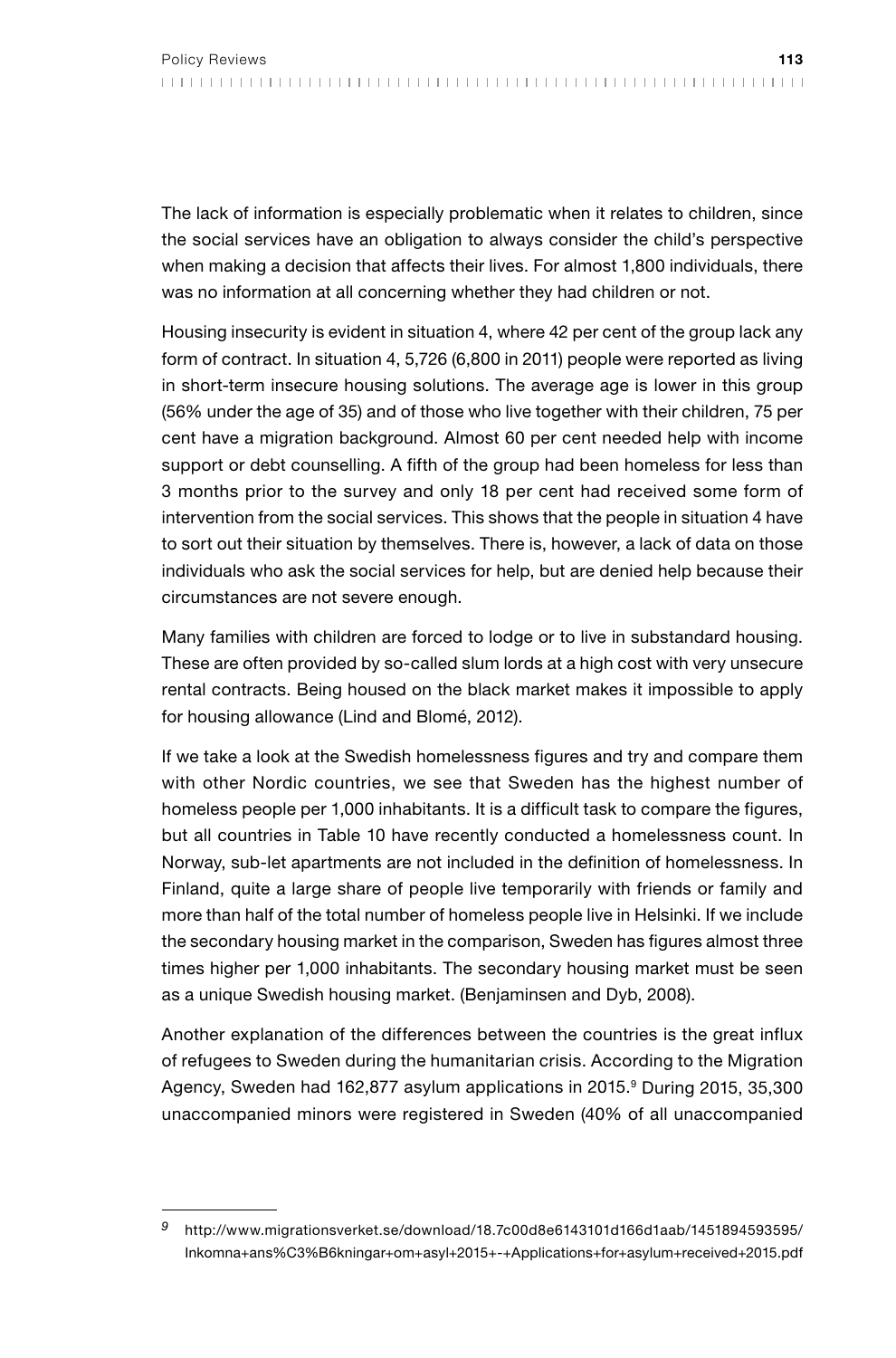minors registered in the EU member states).10 In March 2016, a new act was introduced. It forces municipalities to house newly arrived immigrants (Act (2016: 38) on the reception of certain newly arrived immigrants for settlement). In a recently commenced research project called *Scanian homes: Reception, settlement or rejection – homelessness policies and strategies for refugee settlement* – we will try and investigate the practice, interaction and results of municipal homelessness policies and refugee reception strategies in Skåne county, in order to identify policy elements that are helpful for providing secure and adequate housing for these groups.<sup>11</sup>

| Table 10. Homelessness in the Scandinavian Countries |            |                 |                                      |  |  |
|------------------------------------------------------|------------|-----------------|--------------------------------------|--|--|
| Country                                              | Population | <b>Homeless</b> | Homelessness per<br>1000 inhabitants |  |  |
| Sweden (2017)                                        | 9,995,153  | 33.269          | 3.3                                  |  |  |
| Denmark (2017)                                       | 5,748,769  | 6,635           | 1.2                                  |  |  |
| Norway (2016)                                        | 5,258,317  | 3,909           | 0.75                                 |  |  |
| <b>Finland (2017)</b>                                | 5,503,297  | 7,112           | 1.3                                  |  |  |

Looking at the national data will hide local variations. We have seen a reduction in homelessness in some municipalities. There is also a big difference in the profile of homelessness. One example might elucidate this. If we compare the three largest cities in Sweden – Stockholm, Gothenburg and Malmö – we can see a clear difference especially between Malmö and the other two. In Malmö, more women are homeless. There are also more people that have children and more people that live with their children. The homelessness population is younger, and more people have no other problems than the lack of housing. For Stockholm, the figure was nine per cent, in Gothenburg, 17 per cent and in Malmö, the figure was 29 per cent. In Malmö, 34 per cent of homeless persons had a migration background from the Middle East. In Stockholm, it was only nine per cent and in Gothenburg, 15 per cent. There is also a big difference regarding how long the person had lived in Sweden. In Malmö, many had lived in Sweden for a shorter time, while in Stockholm and Gothenburg, more than half of the migrant homeless population had lived in Sweden for more than eight years.

*<sup>10</sup>* http://ec.europa.eu/eurostat/documents/2995521/7244677/3-02052016-AP-EN. pdf/19cfd8d1-330b-4080-8ff3-72ac7b7b67f6

*<sup>11</sup>* https://www.soch.lu.se/en/research/research-projects/ scanian-homes-reception-settlement-or-rejection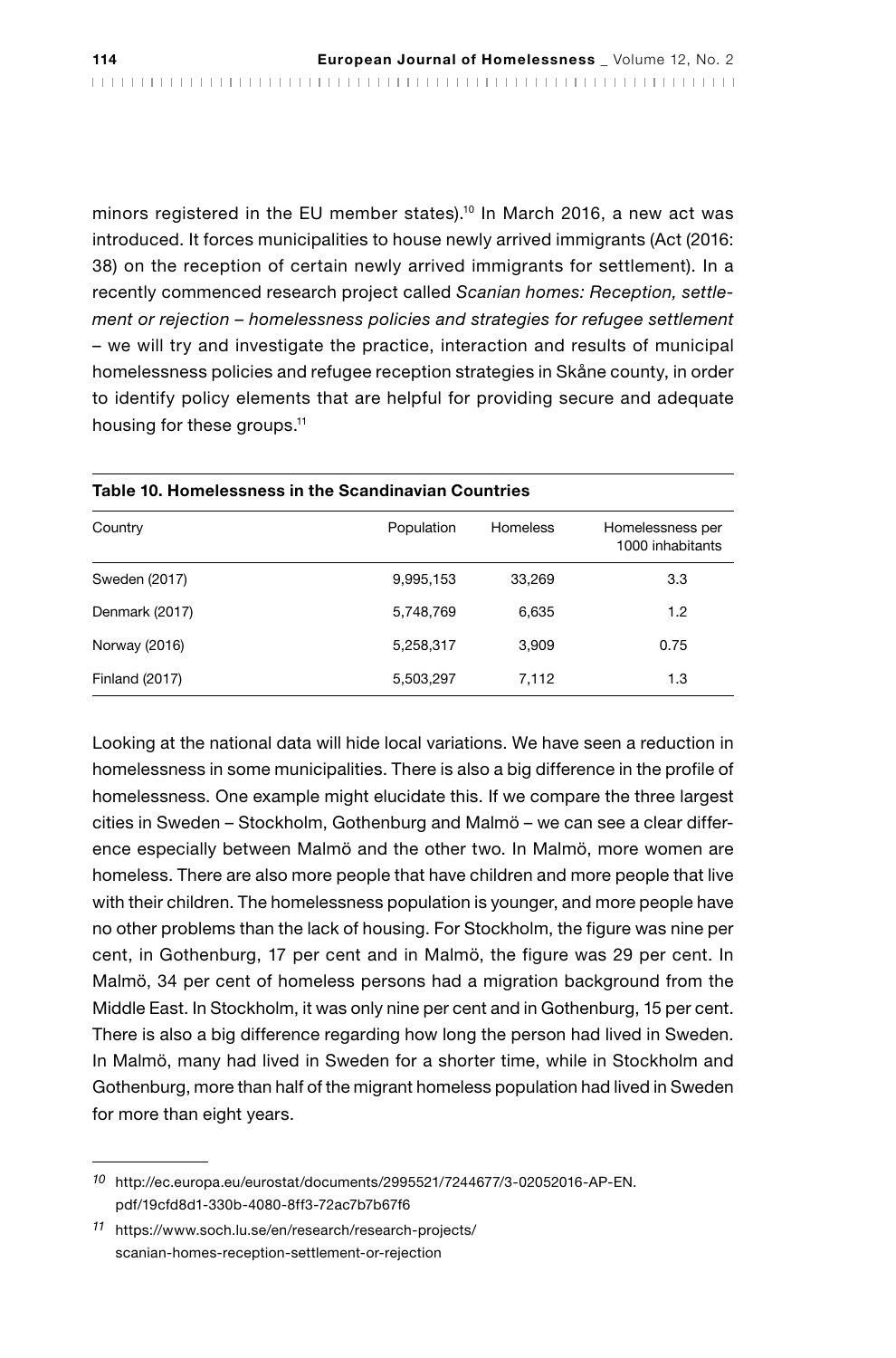# Conclusion

The main discourse in Sweden and in most European countries today is positioned around competition and on individualization and consumer choice. This has led to an increased usage of market mechanisms in the production and distribution of public services and public-private partnerships connected to market mechanisms. The national housing policy in Sweden changed in 2006 from everyone's right to good housing at a reasonable cost – to creating long-term well-functioning housing markets where consumer demand meets a range of housing that meets the needs (Bengtsson, 2013; Sahlin, 2013). The withdrawal of state responsibilities in housing policy is clear, but on a municipal level the deregulation is a lot more complex. The State has very clearly put the responsibility of housing provision on the municipalities. At the same time new legislation has been put in place in order to make municipal housing companies more business-like and operate for-profit. This makes it even more difficult for marginalized groups to enter the regular housing market. Another consequence of the privatization trend is that some municipalities have decided to sell a large share of their municipal housing companies. Coupled with a very low production of new public housing or other forms of rental apartments, the housing shortage is evident in more than half of Sweden's 290 municipalities (Olsson and Nordfeldt, 2008; NBHBP, 2018).

The major explanation for the growing number of people experiencing homelessness is the housing shortage, especially within the rented sector. Research reports show that the barriers to enter the regular housing market have increased (NBHBP, 2010). In the past few years, municipal housing companies have stopped recognising income support as a steady income. This means that a large group of people that have income support cannot sign their own lease on the regular housing market. Having lived in different forms of temporary housing or specialized housing for homeless people can also minimize your chances of getting your own lease (Busch-Geertsema and Sahlin, 2007, p.79). Landlords might question your ability to live in an independent flat if your last housing reference is from the night shelter. If a client fails within the staircase model it is a high risk that this is seen as an individual failure due to bad choices. Being defined as 'the other' seems to strip you from your civil rights. The results are that a lot of people cannot get a lease of their own and thus are dependent on the social services for housing arrangements within the secondary housing market. Research has shown that around eight per cent of the apartments on the secondary housing market are turned into first hand contracts during a year. This means that the number of homeless people on earlier "steps" in their housing careers is growing.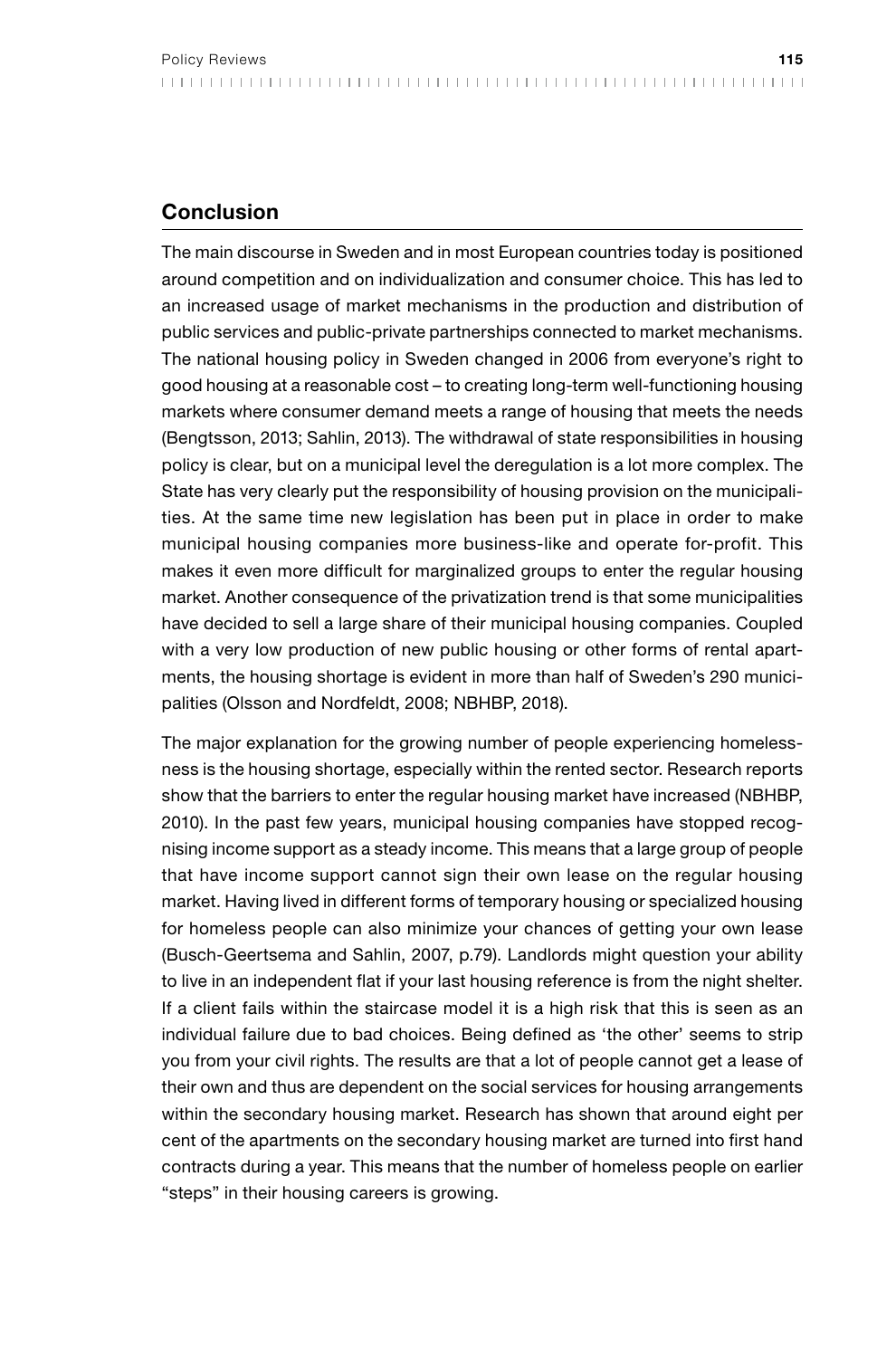The rental apartments that are newly produced are usually directed towards the upper segment of the housing market subgroups (Magnusson-Turner, 2008). The average rental cost of a newly produced rental apartment is a lot higher than the norm for the highest acceptable housing cost that the social services will pay. Newly produced apartments are also exempted from the user value system that exists in Sweden. This is sometimes referred to as "presumption rent". This type of rent is valid for the first fifteen years, after which the tenant is entitled to have the rent tested against the value of use. The direct effect of this is that the rental costs in newly produced housing is increasing rapidly.

In many EU member states, homelessness strategies have been produced. This is also the case in Sweden, both on a national and on a municipal level. Even though research clearly points out that the main cause of homelessness is a lack of affordable housing, the implementation and responsibility for carrying out the homelessness strategies lies on the Social Welfare Committee rather than on the Municipal Executive Committee. This indicates that homelessness is constructed as a social problem that should be handled by the social services even though the social services don't have the possibility to or the resources for building new houses. Instead their role is circumscribed and in order to get access to housing, negotiation is the key word (Jensen, Johansson and Löfström, 2006).

Both in the national homelessness survey and in a recently published White Paper (SOU, 2018: 35) there is a call for an integrated housing provision strategy, where the state, the regions and the municipalities all take a joint responsibility in the provision of housing. There is very little evidence that we will see a reduction in the homelessness figures in Sweden in the near future. Hopefully, an integrated homelessness strategy can be put in place, with a strong focus not only on housing provision, but also on homelessness prevention. It is about doing things right, but also doing the right things. This would be beneficial for all of those who are experiencing homelessness, but also for the country as a whole.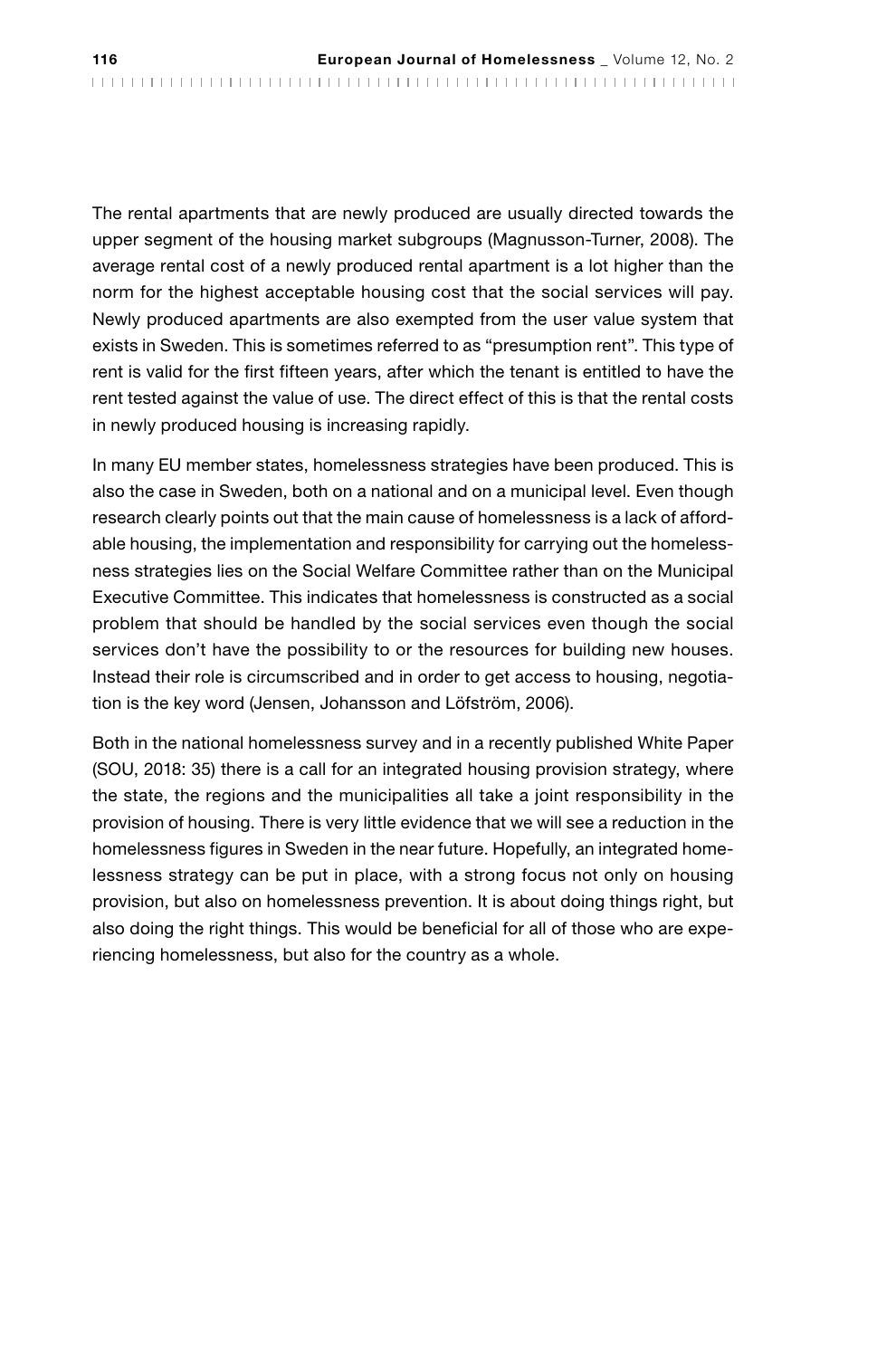### > References

Bengtsson, B. (2013) Sverige – kommunal allmännytta och korporativa särintressen [Sweden – Municipal Public Housing and Corporate Interests], in: B. Bengtsson, E. Annaniassen, L. Jensen, H. Ruonavaara and J. R. Sveinsson (Eds.) *Varför så olika? Nordisk bostadspolitik i jämförande historiskt ljus [Why So Different? Nordic Housing Policy in Comparative Historical Light]* pp.119-194. (Andra Upplagan. Malmö: Égalité).

Benjaminsen, L. and Andrade, S. B. (2015) Testing a Typology of Homelessness Across Welfare Regimes: Shelter Use in Denmark and the USA, *Housing Studies*  30(6) pp.858–876.

Benjaminsen, L. and Dyb, E. (2008) The Effectiveness of Homeless Policies – Variations among the Scandinavian Countries, *European Journal of Homelessness* 2 pp.45–67.

Busch-Geertsema, V. and Sahlin, I. (2007) The Role of Hostels and Temporary Accommodation, *European Journal of Homelessness* 1 pp.67–93.

Cassiers, T. and Kesteloot, C. (2012) Socio-spatial Inequalities and Social Cohesion in European Cities, *Urban Studies* 49(9) pp.1909-1924.

Cresswell, T. (2005) Moral Geographies, in: D. Atkinson, P. Jackson, D. Sibley and N. Washbourne (Eds.) *Cultural Geography. A Critical Dictionary of Key Concepts* pp. 128-134. (New York: I. B. Tauris).

Dyb, E. and Lid, S. (2017) Bostedsløse i Norge 2016 – en kartlegging [*Homeless in Norway 2016 – a Survey*]. (Oslo: City and Regional Research Institute NIBR University College in Oslo and Akershus).

Edgar, B. (2009) *European Review of Statistics on Homelessness* (Brussels: FEANTSA).

Jensen, C., Johansson, S. and Löfström, M. (2006) Project Relationships – A Model for Analyzing Interactional Uncertainty, *International Journal of Project* Management 24(1) pp.4-12.

Knutagård, M. (2009) Skälens fångar. Hemlöshetsarbetets organisering, kategoriseringar och förklaringar [*Prisoners of Reasons: Organization, Categorizations and Explanations of Work with the Homeless*]. (Malmö: Égalité).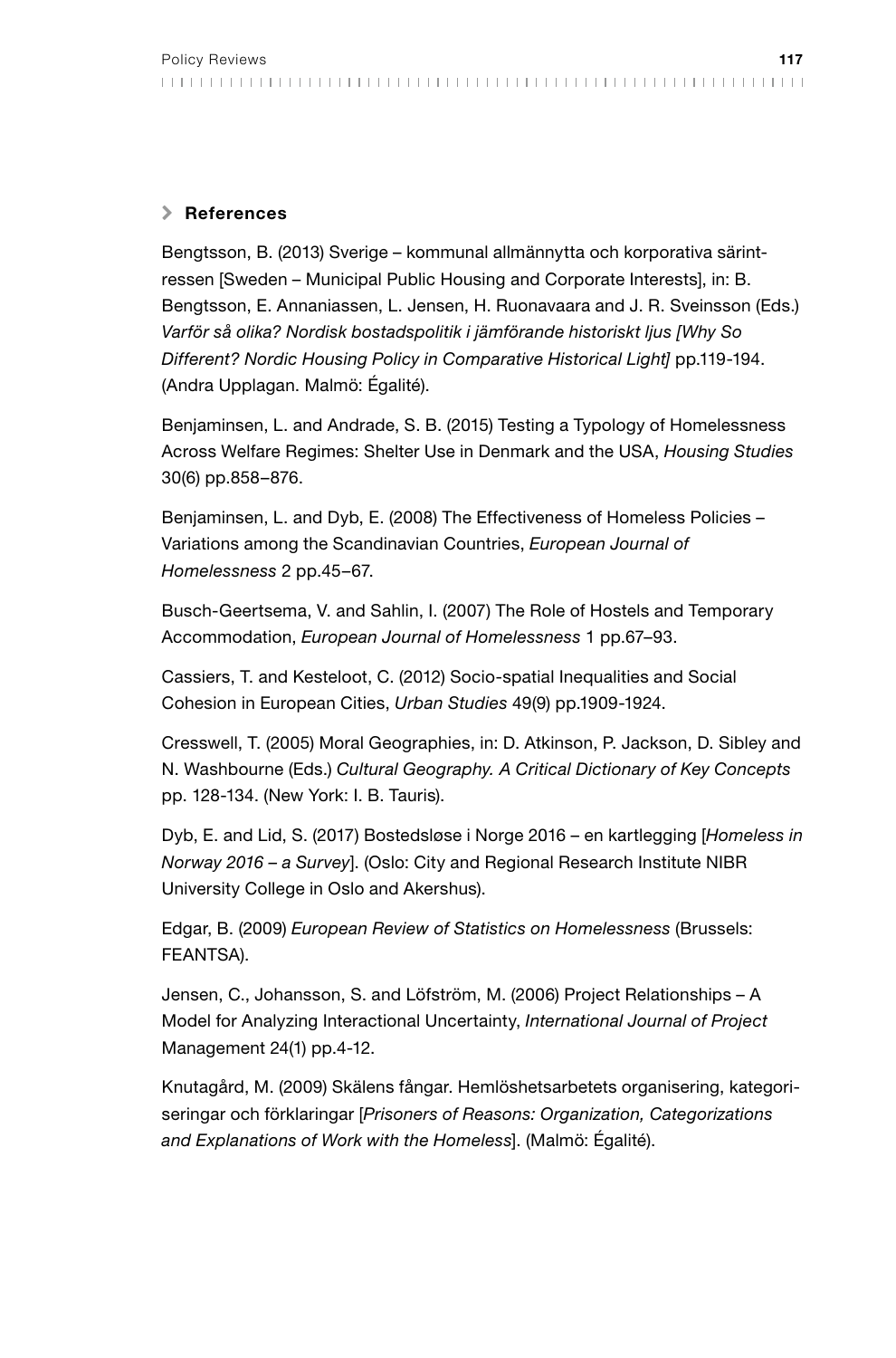Knutagård, M. (2013) Det sociala arbetets moraliska geografi [The Moral Geography of Social Work], in: S. Linde and K. Svensson (Eds.) Förändringens entreprenörer och tröghetens agenter: Människobehandlande organisationer ur ett nyinstitutionellt perspektiv [*Entrepreneurs of Change and Agents of Inertia: Human Service Organizations from an Institutional Perspective*]. (Stockholm: Liber).

Knutagård, M. (2015) Bostad först som strategi eller strategisk strimma [*Housing First as Strategy or Strategic Streak*], *Alkohol & Narkotika* (4) pp.12–15.

Knutagård, M. and Nordfeldt, M. (2007) Natthärbärget som vandrande lösning [*The Shelter as a Recurrent Solution to Homelessness], Sociologisk forskning* (4) pp.30–57.

Kuhn, R. and Culhane, D.P. (1998) Applying Cluster Analysis to Test a Typology of Homelessness by Pattern of Shelter Utilization: Results from the Analysis of Administrative Data, *American Journal of Community Psychology* 17(1) pp.23–43.

Lind, H. and Blomé, G. (2012) Slumlords in the Swedish Welfare State: How is it Possible? *International Journal of Housing Markets and Analysis* 5(2) pp.196–210.

Magnusson-Turner, L. (2008) Who Gets What and Why? Vacancy Chains in Stockholm's Housing Market, *European Journal of Housing Policy* 8(1) pp.1–19.

NBHBP (2010) Trösklar till bostadsmarknaden. Om hemlöshet som ett bostadsmarknadsproblem [*Thresholds of the Housing Market. On Homelessness as a Housing Market Problem*]. (Karlskrona: Boverket).

NBHBP (2014) Uppföljning av den sekundära bostadsmarknaden 2013. De sociala hyreskontraktens kvantitativa utveckling åren 2008–2013 [*Follow-Up of the Secondary Housing Market in 2013. The Quantitative Development of Social Housing Contracts in 2008–2013*]. (Karlskrona: Boverket).

NBHBP (2018) Kommunernas särskilda boendelösningar. [*The Municipalities Special Housing Solutions*] https://www.boverket.se/sv/samhallsplanering/ bostadsplanering/bostadsmarknaden/bostadsmarknadsenkaten-i-korthet/ olika-grupper/kommunernas-sarskilda-boendelosningar/ Accessed on: 2018-08-16.

NBHW (1993) *Hemlösa i Sverige – En kartläggning* [*Homeless in Sweden – a Survey*]. (Stockholm: National Board of Health and Welfare).

NBHW (1999). *Hemlöshet i Sverige 1999 – Vilka är de och vilken hjälp får de?*  [*Homelessness in Sweden 1999 – Who Are They and What Help Do They Get?*]. (Stockholm: National Board of Health and Welfare).